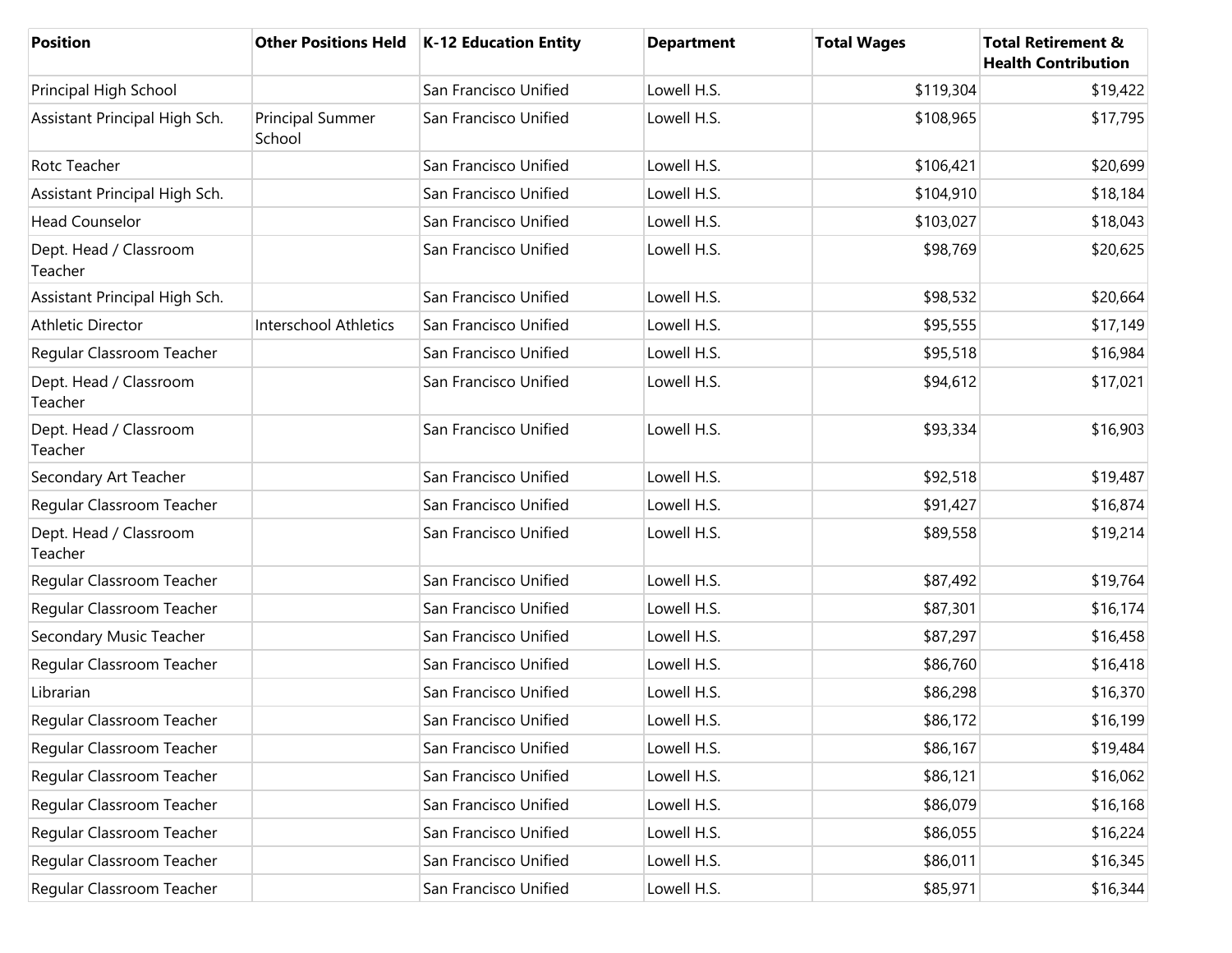| Regular Classroom Teacher             |                              | San Francisco Unified | Lowell H.S. | \$85,872 | \$16,333 |
|---------------------------------------|------------------------------|-----------------------|-------------|----------|----------|
| Regular Classroom Teacher             | Regular Classroom<br>Teacher | San Francisco Unified | Lowell H.S. | \$85,797 | \$18,844 |
| Regular Classroom Teacher             |                              | San Francisco Unified | Lowell H.S. | \$85,735 | \$16,186 |
| Regular Classroom Teacher             |                              | San Francisco Unified | Lowell H.S. | \$85,497 | \$16,194 |
| Regular Classroom Teacher             |                              | San Francisco Unified | Lowell H.S. | \$84,436 | \$16,178 |
| Dept. Head / Classroom<br>Teacher     |                              | San Francisco Unified | Lowell H.S. | \$84,194 | \$18,555 |
| Regular Classroom Teacher             |                              | San Francisco Unified | Lowell H.S. | \$83,484 | \$19,072 |
| Regular Classroom Teacher             |                              | San Francisco Unified | Lowell H.S. | \$83,396 | \$19,062 |
| Regular Classroom Teacher             |                              | San Francisco Unified | Lowell H.S. | \$83,062 | \$9,096  |
| Regular Classroom Teacher             |                              | San Francisco Unified | Lowell H.S. | \$82,986 | \$18,441 |
| Regular Classroom Teacher             | <b>Interschool Athletics</b> | San Francisco Unified | Lowell H.S. | \$82,978 | \$15,913 |
| Secondary Art Teacher                 |                              | San Francisco Unified | Lowell H.S. | \$82,452 | \$18,990 |
| Regular Classroom Teacher             |                              | San Francisco Unified | Lowell H.S. | \$82,033 | \$15,604 |
| Regular Classroom Teacher             |                              | San Francisco Unified | Lowell H.S. | \$81,906 | \$15,646 |
| Regular Classroom Teacher             |                              | San Francisco Unified | Lowell H.S. | \$81,901 | \$15,651 |
| 1093 It Operator Support<br>Admin III |                              | San Francisco Unified | Lowell H.S. | \$81,631 | \$25,207 |
| Regular Classroom Teacher             | <b>Interschool Athletics</b> | San Francisco Unified | Lowell H.S. | \$81,207 | \$18,886 |
| Regular Classroom Teacher             |                              | San Francisco Unified | Lowell H.S. | \$81,023 | \$15,578 |
| Mild/Moderate Rs/Sdc                  |                              | San Francisco Unified | Lowell H.S. | \$80,876 | \$8,895  |
| Moderate/Severe Rs/Sdc                |                              | San Francisco Unified | Lowell H.S. | \$80,686 | \$15,692 |
| Regular Classroom Teacher             |                              | San Francisco Unified | Lowell H.S. | \$80,405 | \$15,652 |
| Regular Classroom Teacher             |                              | San Francisco Unified | Lowell H.S. | \$80,380 | \$18,314 |
| Regular Classroom Teacher             |                              | San Francisco Unified | Lowell H.S. | \$79,860 | \$18,138 |
| Dept. Head / Classroom<br>Teacher     |                              | San Francisco Unified | Lowell H.S. | \$79,186 | \$15,402 |
| Counselor                             |                              | San Francisco Unified | Lowell H.S. | \$79,157 | \$18,069 |
| Regular Classroom Teacher             |                              | San Francisco Unified | Lowell H.S. | \$79,138 | \$15,425 |
| Counselor                             |                              | San Francisco Unified | Lowell H.S. | \$78,790 | \$18,181 |
| Regular Classroom Teacher             |                              | San Francisco Unified | Lowell H.S. | \$78,661 | \$18,042 |
| Librarian                             |                              | San Francisco Unified | Lowell H.S. | \$78,514 | \$15,457 |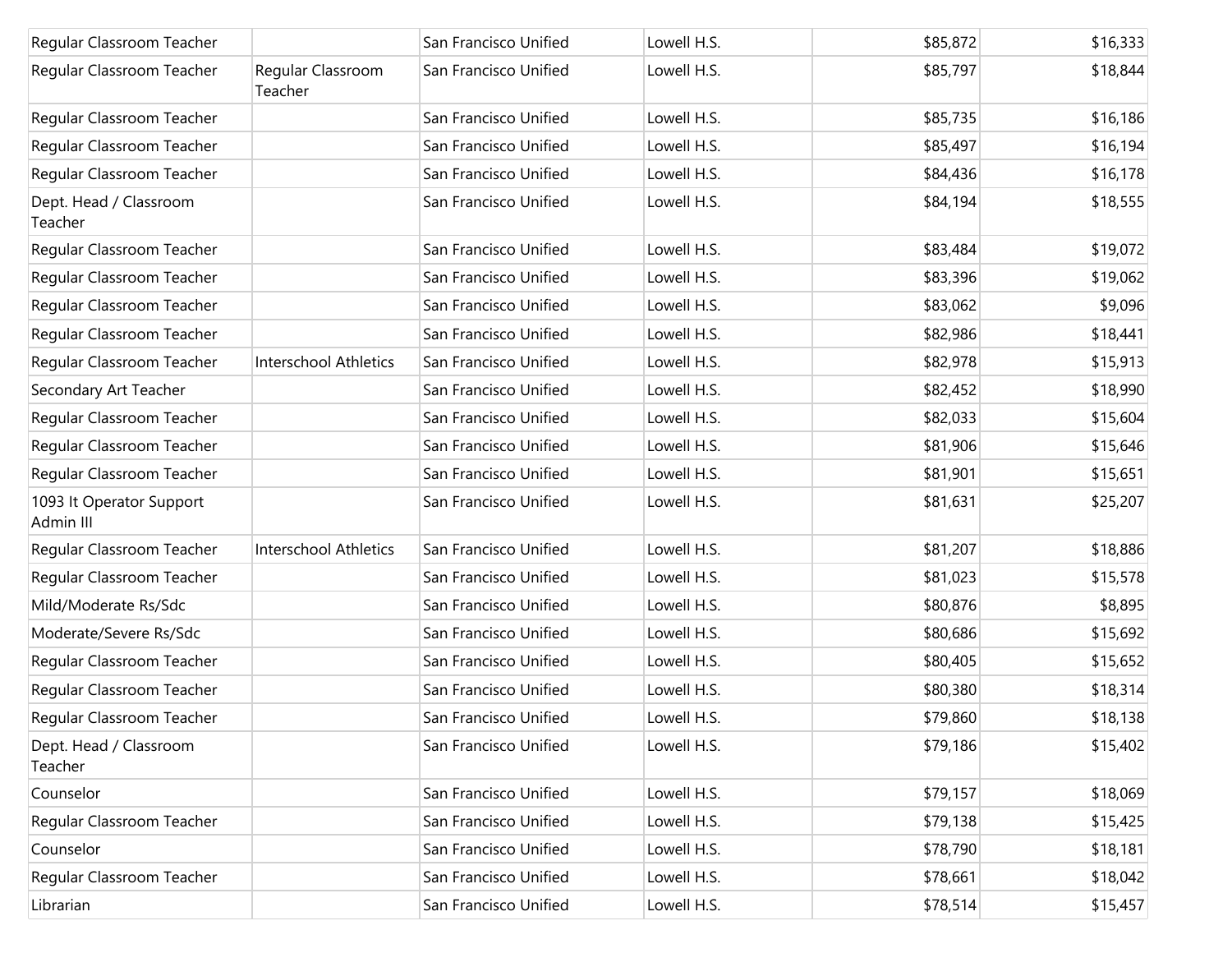| Regular Classroom Teacher |                                  | San Francisco Unified | Lowell H.S. | \$78,340 | \$15,301 |
|---------------------------|----------------------------------|-----------------------|-------------|----------|----------|
| Regular Classroom Teacher | Regular Classroom<br>Teacher     | San Francisco Unified | Lowell H.S. | \$77,903 | \$15,273 |
| Regular Classroom Teacher |                                  | San Francisco Unified | Lowell H.S. | \$77,706 | \$15,265 |
| Regular Classroom Teacher |                                  | San Francisco Unified | Lowell H.S. | \$77,657 | \$15,271 |
| Regular Classroom Teacher |                                  | San Francisco Unified | Lowell H.S. | \$77,374 | \$15,383 |
| Regular Classroom Teacher | <b>Teacher Special Assign</b>    | San Francisco Unified | Lowell H.S. | \$77,337 | \$8,564  |
| Regular Classroom Teacher |                                  | San Francisco Unified | Lowell H.S. | \$77,040 | \$15,184 |
| Regular Classroom Teacher |                                  | San Francisco Unified | Lowell H.S. | \$76,991 | \$15,177 |
| Regular Classroom Teacher |                                  | San Francisco Unified | Lowell H.S. | \$76,970 | \$15,174 |
| Regular Classroom Teacher | <b>Summer Session</b><br>Teacher | San Francisco Unified | Lowell H.S. | \$76,632 | \$17,828 |
| Peer Resource Teacher     |                                  | San Francisco Unified | Lowell H.S. | \$76,617 | \$15,130 |
| Regular Classroom Teacher |                                  | San Francisco Unified | Lowell H.S. | \$76,414 | \$15,333 |
| Counselor                 | Counselor                        | San Francisco Unified | Lowell H.S. | \$75,922 | \$15,074 |
| Moderate/Severe Rs/Sdc    |                                  | San Francisco Unified | Lowell H.S. | \$75,859 | \$15,250 |
| Counselor                 |                                  | San Francisco Unified | Lowell H.S. | \$75,830 | \$18,519 |
| Secondary Music Teacher   |                                  | San Francisco Unified | Lowell H.S. | \$75,778 | \$15,051 |
| Regular Classroom Teacher |                                  | San Francisco Unified | Lowell H.S. | \$75,057 | \$15,150 |
| Regular Classroom Teacher |                                  | San Francisco Unified | Lowell H.S. | \$74,856 | \$15,136 |
| Regular Classroom Teacher |                                  | San Francisco Unified | Lowell H.S. | \$74,711 | \$14,959 |
| Regular Classroom Teacher |                                  | San Francisco Unified | Lowell H.S. | \$74,592 | \$14,949 |
| Regular Classroom Teacher | Interschool Athletics            | San Francisco Unified | Lowell H.S. | \$74,587 | \$15,083 |
| Moderate/Severe Rs/Sdc    |                                  | San Francisco Unified | Lowell H.S. | \$74,571 | \$17,629 |
| Regular Classroom Teacher |                                  | San Francisco Unified | Lowell H.S. | \$74,471 | \$14,933 |
| Regular Classroom Teacher |                                  | San Francisco Unified | Lowell H.S. | \$74,406 | \$18,222 |
| Regular Classroom Teacher |                                  | San Francisco Unified | Lowell H.S. | \$74,171 | \$15,192 |
| Regular Classroom Teacher |                                  | San Francisco Unified | Lowell H.S. | \$73,246 | \$14,993 |
| Regular Classroom Teacher | <b>Summer Session</b><br>Teacher | San Francisco Unified | Lowell H.S. | \$72,829 | \$14,743 |
| Regular Classroom Teacher |                                  | San Francisco Unified | Lowell H.S. | \$72,630 | \$14,756 |
| Regular Classroom Teacher |                                  | San Francisco Unified | Lowell H.S. | \$71,829 | \$17,535 |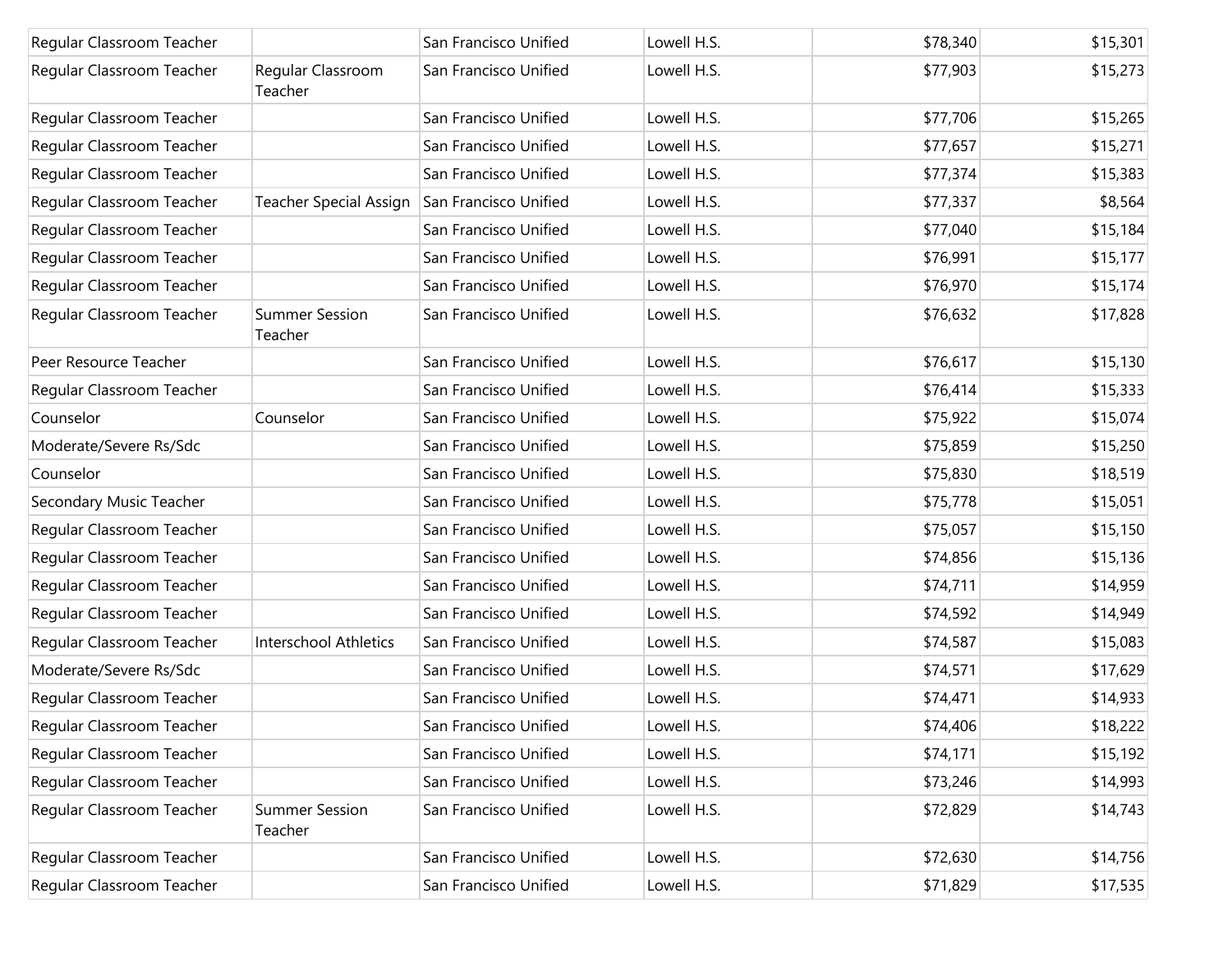| Regular Classroom Teacher         |                                  | San Francisco Unified | Lowell H.S. | \$71,536 | \$14,658 |
|-----------------------------------|----------------------------------|-----------------------|-------------|----------|----------|
| Regular Classroom Teacher         |                                  | San Francisco Unified | Lowell H.S. | \$71,428 | \$14,812 |
| Regular Classroom Teacher         |                                  | San Francisco Unified | Lowell H.S. | \$71,273 | \$14,798 |
| Regular Classroom Teacher         | <b>Summer Session</b><br>Teacher | San Francisco Unified | Lowell H.S. | \$70,862 | \$17,892 |
| Regular Classroom Teacher         |                                  | San Francisco Unified | Lowell H.S. | \$70,752 | \$16,490 |
| Regular Classroom Teacher         |                                  | San Francisco Unified | Lowell H.S. | \$70,732 | \$14,584 |
| Regular Classroom Teacher         |                                  | San Francisco Unified | Lowell H.S. | \$70,507 | \$14,509 |
| Teacher Sab Leave                 |                                  | San Francisco Unified | Lowell H.S. | \$69,607 | \$14,307 |
| Regular Classroom Teacher         |                                  | San Francisco Unified | Lowell H.S. | \$69,558 | \$14,725 |
| Regular Classroom Teacher         |                                  | San Francisco Unified | Lowell H.S. | \$68,309 | \$14,764 |
| Regular Classroom Teacher         |                                  | San Francisco Unified | Lowell H.S. | \$67,513 | \$15,836 |
| Regular Classroom Teacher         | Interschool Athletics            | San Francisco Unified | Lowell H.S. | \$66,539 | \$14,167 |
| Regular Classroom Teacher         |                                  | San Francisco Unified | Lowell H.S. | \$66,455 | \$17,481 |
| Regular Classroom Teacher         |                                  | San Francisco Unified | Lowell H.S. | \$65,719 | \$14,093 |
| Dept. Head / Classroom<br>Teacher | Interschool Athletics            | San Francisco Unified | Lowell H.S. | \$64,931 | \$14,190 |
| Regular Classroom Teacher         |                                  | San Francisco Unified | Lowell H.S. | \$64,788 | \$13,983 |
| Regular Classroom Teacher         |                                  | San Francisco Unified | Lowell H.S. | \$64,755 | \$14,084 |
| Regular Classroom Teacher         |                                  | San Francisco Unified | Lowell H.S. | \$64,478 | \$14,054 |
| Mild/Moderate Rs/Sdc              |                                  | San Francisco Unified | Lowell H.S. | \$64,340 | \$13,966 |
| Custodian                         |                                  | San Francisco Unified | Lowell H.S. | \$64,270 | \$21,391 |
| Regular Classroom Teacher         |                                  | San Francisco Unified | Lowell H.S. | \$64,009 | \$13,933 |
| Secondary Music Teacher           |                                  | San Francisco Unified | Lowell H.S. | \$63,478 | \$13,866 |
| Regular Classroom Teacher         |                                  | San Francisco Unified | Lowell H.S. | \$63,065 | \$17,212 |
| Regular Classroom Teacher         |                                  | San Francisco Unified | Lowell H.S. | \$62,468 | \$13,940 |
| Regular Classroom Teacher         |                                  | San Francisco Unified | Lowell H.S. | \$61,770 | \$5,976  |
| Regular Classroom Teacher         |                                  | San Francisco Unified | Lowell H.S. | \$61,769 | \$16,991 |
| Regular Classroom Teacher         |                                  | San Francisco Unified | Lowell H.S. | \$61,637 | \$13,703 |
| Custodian                         |                                  | San Francisco Unified | Lowell H.S. | \$61,614 | \$28,000 |
| Regular Classroom Teacher         |                                  | San Francisco Unified | Lowell H.S. | \$61,537 | \$7,046  |
| Custodian                         |                                  | San Francisco Unified | Lowell H.S. | \$61,068 | \$13,514 |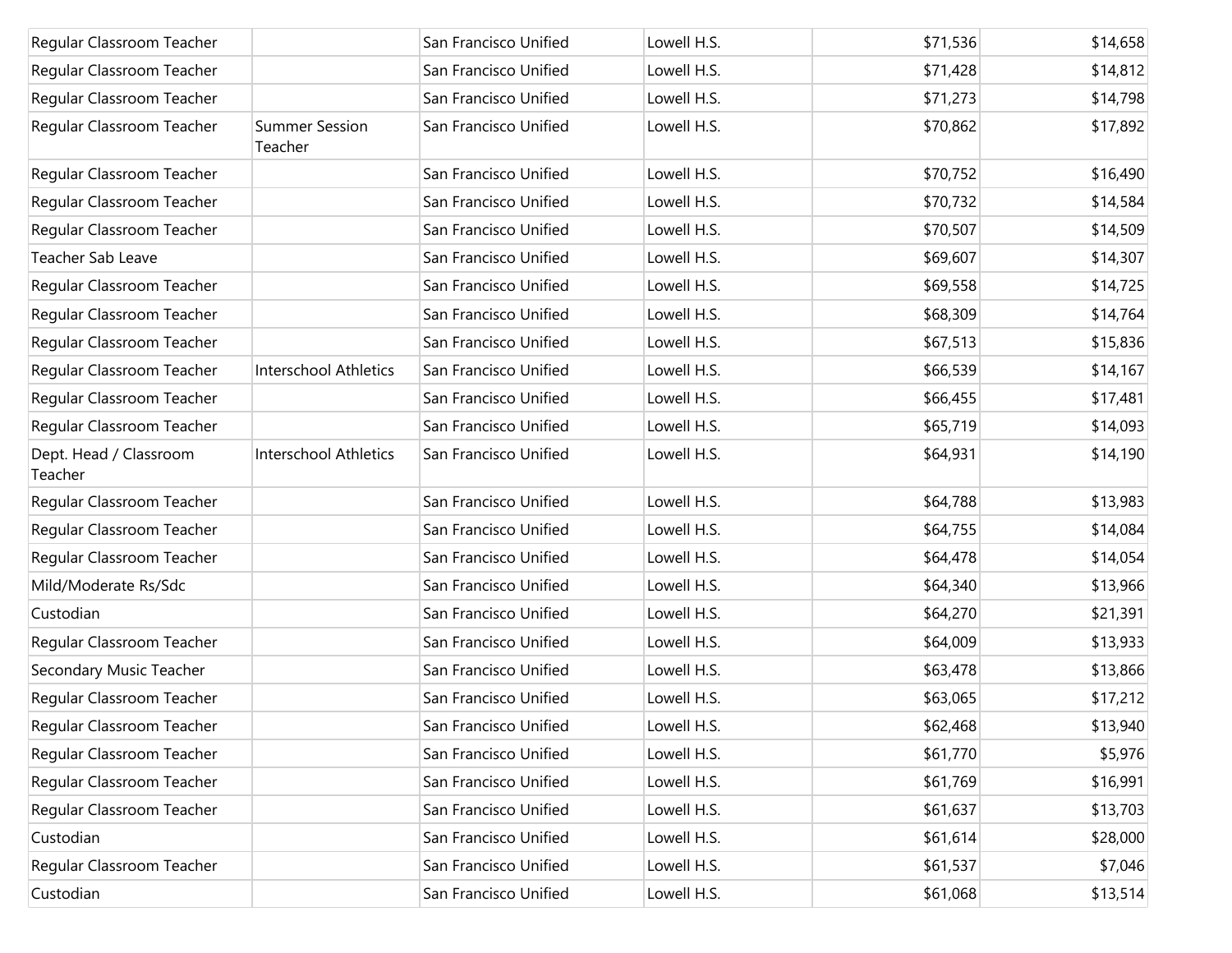| Teacher Sab Leave             |                                                     | San Francisco Unified | Lowell H.S. | \$60,710 | \$13,479 |
|-------------------------------|-----------------------------------------------------|-----------------------|-------------|----------|----------|
| Regular Classroom Teacher     |                                                     | San Francisco Unified | Lowell H.S. | \$60,530 | \$13,629 |
| Assistant Principal High Sch. |                                                     | San Francisco Unified | Lowell H.S. | \$59,237 | \$11,576 |
| Regular Classroom Teacher     |                                                     | San Francisco Unified | Lowell H.S. | \$59,060 | \$13,750 |
| Custodian                     |                                                     | San Francisco Unified | Lowell H.S. | \$58,697 | \$29,958 |
| Regular Classroom Teacher     |                                                     | San Francisco Unified | Lowell H.S. | \$58,678 | \$6,768  |
| Regular Classroom Teacher     |                                                     | San Francisco Unified | Lowell H.S. | \$58,375 | \$13,384 |
| Custodian                     |                                                     | San Francisco Unified | Lowell H.S. | \$58,108 | \$28,729 |
| Regular Classroom Teacher     |                                                     | San Francisco Unified | Lowell H.S. | \$57,570 | \$16,163 |
| Regular Classroom Teacher     |                                                     | San Francisco Unified | Lowell H.S. | \$57,457 | \$5,578  |
| Regular Classroom Teacher     |                                                     | San Francisco Unified | Lowell H.S. | \$57,353 | \$13,449 |
| Counselor                     | Day-To-Day Sub,<br><b>Summer Session</b><br>Teacher | San Francisco Unified | Lowell H.S. | \$56,445 | \$9,697  |
| Counselor                     |                                                     | San Francisco Unified | Lowell H.S. | \$56,301 | \$6,641  |
| Regular Classroom Teacher     |                                                     | San Francisco Unified | Lowell H.S. | \$56,129 | \$13,165 |
| Regular Classroom Teacher     |                                                     | San Francisco Unified | Lowell H.S. | \$55,694 | \$16,581 |
| Custodian                     | Custodian                                           | San Francisco Unified | Lowell H.S. | \$55,209 | \$21,727 |
| <b>Head Counselor</b>         |                                                     | San Francisco Unified | Lowell H.S. | \$54,939 | \$9,395  |
| Regular Classroom Teacher     |                                                     | San Francisco Unified | Lowell H.S. | \$54,736 | \$12,407 |
| Custodian                     |                                                     | San Francisco Unified | Lowell H.S. | \$54,381 | \$27,941 |
| Regular Classroom Teacher     |                                                     | San Francisco Unified | Lowell H.S. | \$54,155 | \$12,977 |
| Regular Classroom Teacher     |                                                     | San Francisco Unified | Lowell H.S. | \$53,163 | \$10,657 |
| Regular Classroom Teacher     |                                                     | San Francisco Unified | Lowell H.S. | \$53,130 | \$12,871 |
| Regular Classroom Teacher     |                                                     | San Francisco Unified | Lowell H.S. | \$52,566 | \$12,820 |
| Senior Clerk Typist           |                                                     | San Francisco Unified | Lowell H.S. | \$52,202 | \$29,060 |
| Senior Clerk Typist           |                                                     | San Francisco Unified | Lowell H.S. | \$52,054 | \$13,276 |
| Regular Classroom Teacher     |                                                     | San Francisco Unified | Lowell H.S. | \$51,988 | \$16,282 |
| Regular Classroom Teacher     |                                                     | San Francisco Unified | Lowell H.S. | \$51,984 | \$5,415  |
| Counselor                     |                                                     | San Francisco Unified | Lowell H.S. | \$51,940 | \$15,765 |
| Regular Classroom Teacher     |                                                     | San Francisco Unified | Lowell H.S. | \$51,851 | \$5,061  |
| Custodian                     |                                                     | San Francisco Unified | Lowell H.S. | \$50,177 | \$13,661 |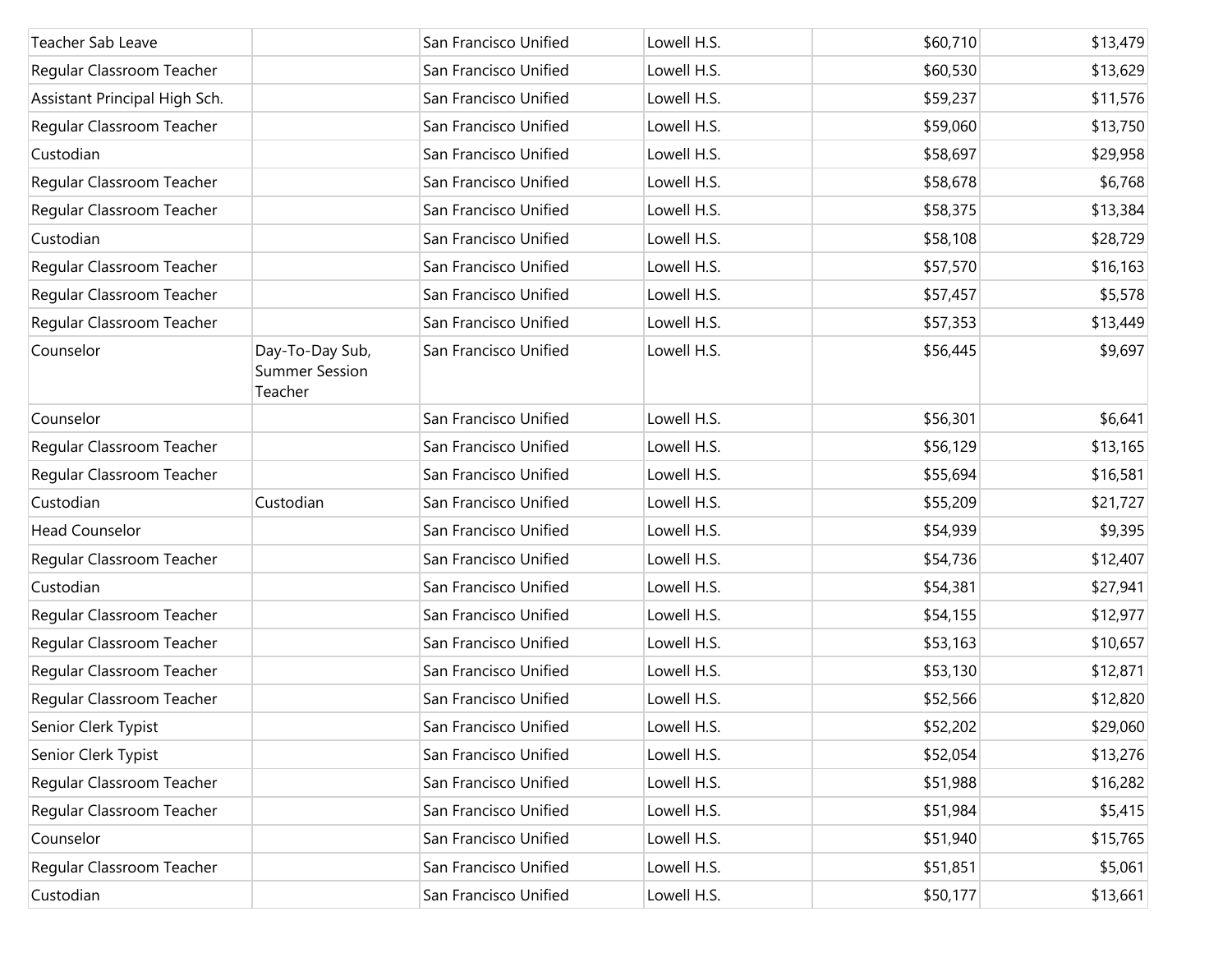| Dept. Head / Classroom<br>Teacher                   |                                                                                         | San Francisco Unified | Lowell H.S. | \$49,204 | \$12,550 |
|-----------------------------------------------------|-----------------------------------------------------------------------------------------|-----------------------|-------------|----------|----------|
| Senior Clerk Typist                                 |                                                                                         | San Francisco Unified | Lowell H.S. | \$48,558 | \$26,900 |
| Regular Classroom Teacher                           |                                                                                         | San Francisco Unified | Lowell H.S. | \$48,511 | \$8,270  |
| Regular Classroom Teacher                           |                                                                                         | San Francisco Unified | Lowell H.S. | \$48,088 | \$15,588 |
| Regular Classroom Teacher                           |                                                                                         | San Francisco Unified | Lowell H.S. | \$46,910 | \$4,566  |
| Security-Campus                                     | Security-Campus                                                                         | San Francisco Unified | Lowell H.S. | \$46,447 | \$7,882  |
| Regular Classroom Teacher                           |                                                                                         | San Francisco Unified | Lowell H.S. | \$46,294 | \$12,214 |
| Regular Classroom Teacher                           |                                                                                         | San Francisco Unified | Lowell H.S. | \$46,290 | \$8,723  |
| Security-Campus                                     | Security-Campus                                                                         | San Francisco Unified | Lowell H.S. | \$46,289 | \$7,883  |
| Moderate/Severe Rs/Sdc                              | Special Ed Extended<br>School Yr.                                                       | San Francisco Unified | Lowell H.S. | \$45,135 | \$13,868 |
| Custodian                                           | Custodian                                                                               | San Francisco Unified | Lowell H.S. | \$44,752 | \$10,095 |
| Senior Clerk Typist                                 |                                                                                         | San Francisco Unified | Lowell H.S. | \$44,577 | \$27,121 |
| Security-Campus                                     | Security-Campus                                                                         | San Francisco Unified | Lowell H.S. | \$44,544 | \$8,579  |
| Regular Classroom Teacher                           |                                                                                         | San Francisco Unified | Lowell H.S. | \$44,006 | \$7,864  |
| Counselor                                           |                                                                                         | San Francisco Unified | Lowell H.S. | \$43,667 | \$8,401  |
| Sped Ia Sh - All Impair                             | Sped Ia Sh - All Impair,<br>Sped Ia Sh - All Impair,<br>Sped Para Community<br>Access/T | San Francisco Unified | Lowell H.S. | \$43,045 | \$7,835  |
| Regular Classroom Teacher                           |                                                                                         | San Francisco Unified | Lowell H.S. | \$42,090 | \$8,253  |
| Regular Classroom Teacher                           |                                                                                         | San Francisco Unified | Lowell H.S. | \$41,388 | \$4,191  |
| Dept. Head / Classroom<br>Teacher                   |                                                                                         | San Francisco Unified | Lowell H.S. | \$41,105 | \$9,732  |
| Security-Campus                                     |                                                                                         | San Francisco Unified | Lowell H.S. | \$40,451 | \$18,589 |
| Regular Classroom Teacher                           | Day-To-Day Sub, Soar<br>Para                                                            | San Francisco Unified | Lowell H.S. | \$39,933 | \$9,456  |
| <b>Technical Instruction Assistant</b><br>Perf Arts |                                                                                         | San Francisco Unified | Lowell H.S. | \$39,772 | \$15,754 |
| Senior Clerk Typist                                 |                                                                                         | San Francisco Unified | Lowell H.S. | \$39,425 | \$15,746 |
| Senior Clerk Typist                                 |                                                                                         | San Francisco Unified | Lowell H.S. | \$37,869 | \$6,595  |
| Regular Classroom Teacher                           |                                                                                         | San Francisco Unified | Lowell H.S. | \$36,725 | \$3,666  |
| Sped la Sh - All Impair                             |                                                                                         | San Francisco Unified | Lowell H.S. | \$36,158 | \$10,567 |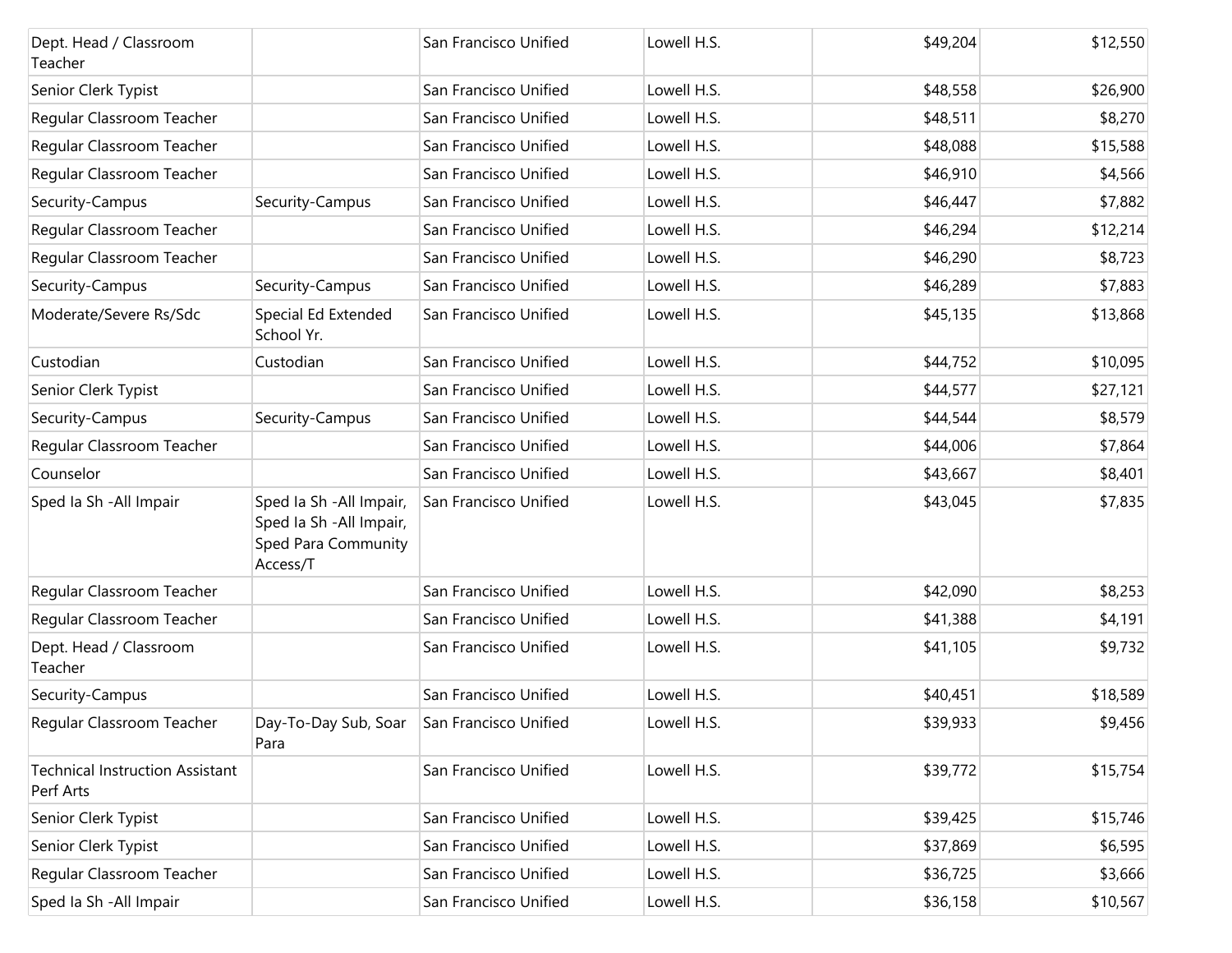| Regular Classroom Teacher                        |                                      | San Francisco Unified | Lowell H.S. | \$35,974 | \$11,246 |
|--------------------------------------------------|--------------------------------------|-----------------------|-------------|----------|----------|
| Security-Campus                                  | Security Aide - Temp<br>As Needed    | San Francisco Unified | Lowell H.S. | \$35,865 | \$0      |
| Regular Classroom Teacher                        |                                      | San Francisco Unified | Lowell H.S. | \$35,249 | \$3,408  |
| Sped Para Community Access/T Sped Para Community | Access/T, Sped la Sh -<br>All Impair | San Francisco Unified | Lowell H.S. | \$34,750 | \$7,882  |
| Sped Para Community Access/T Sped Para Community | Access/T, Custodian                  | San Francisco Unified | Lowell H.S. | \$34,617 | \$1,234  |
| Regular Classroom Teacher                        |                                      | San Francisco Unified | Lowell H.S. | \$34,494 | \$11,075 |
| Sped Ia Sh - All Impair                          | Sped Ia Sh - All Impair              | San Francisco Unified | Lowell H.S. | \$34,367 | \$7,882  |
| Senior Clerk Typist                              |                                      | San Francisco Unified | Lowell H.S. | \$34,272 | \$21,017 |
| Rotc Teacher                                     |                                      | San Francisco Unified | Lowell H.S. | \$34,070 | \$6,236  |
| Senior Clerk Typist                              |                                      | San Francisco Unified | Lowell H.S. | \$33,608 | \$20,226 |
| Sped Para Community Access/T Sped Para Community | Access/T                             | San Francisco Unified | Lowell H.S. | \$33,148 | \$10,377 |
| Sped Para Community Access/T Sped Para Community | Access/T                             | San Francisco Unified | Lowell H.S. | \$33,100 | \$7,835  |
| Regular Classroom Teacher                        |                                      | San Francisco Unified | Lowell H.S. | \$33,071 | \$7,453  |
| Sped Para Community Access/T                     | Sped Para Community<br>Access/T      | San Francisco Unified | Lowell H.S. | \$32,651 | \$11,285 |
| Sped Ia Sh - All Impair                          | Sped Ia Sh - All Impair              | San Francisco Unified | Lowell H.S. | \$32,519 | \$7,835  |
| Sped Para Community Access/T                     | Sped Para Community<br>Access/T      | San Francisco Unified | Lowell H.S. | \$31,315 | \$7,692  |
| Sped Ia Sh - All Impair                          | Sped Ia Sh - All Impair              | San Francisco Unified | Lowell H.S. | \$30,603 | \$7,811  |
| Regular Classroom Teacher                        |                                      | San Francisco Unified | Lowell H.S. | \$30,561 | \$6,754  |
| Regular Classroom Teacher                        |                                      | San Francisco Unified | Lowell H.S. | \$30,486 | \$6,669  |
| Sped Para Community Access/T                     |                                      | San Francisco Unified | Lowell H.S. | \$30,421 | \$7,692  |
| Sped Ia Sh - All Impair                          | Sped la Sh - All Impair              | San Francisco Unified | Lowell H.S. | \$30,150 | \$1,044  |
| Sped Para Community Access/T                     |                                      | San Francisco Unified | Lowell H.S. | \$29,273 | \$7,645  |
| Sp/Ed. la Non-Sev H: All Impmt                   |                                      | San Francisco Unified | Lowell H.S. | \$29,101 | \$7,692  |
| Sped Para Community Access/T Sped Para Community | Access/T                             | San Francisco Unified | Lowell H.S. | \$28,772 | \$7,692  |
| Sped Para Community Access/T                     |                                      | San Francisco Unified | Lowell H.S. | \$28,296 | \$7,645  |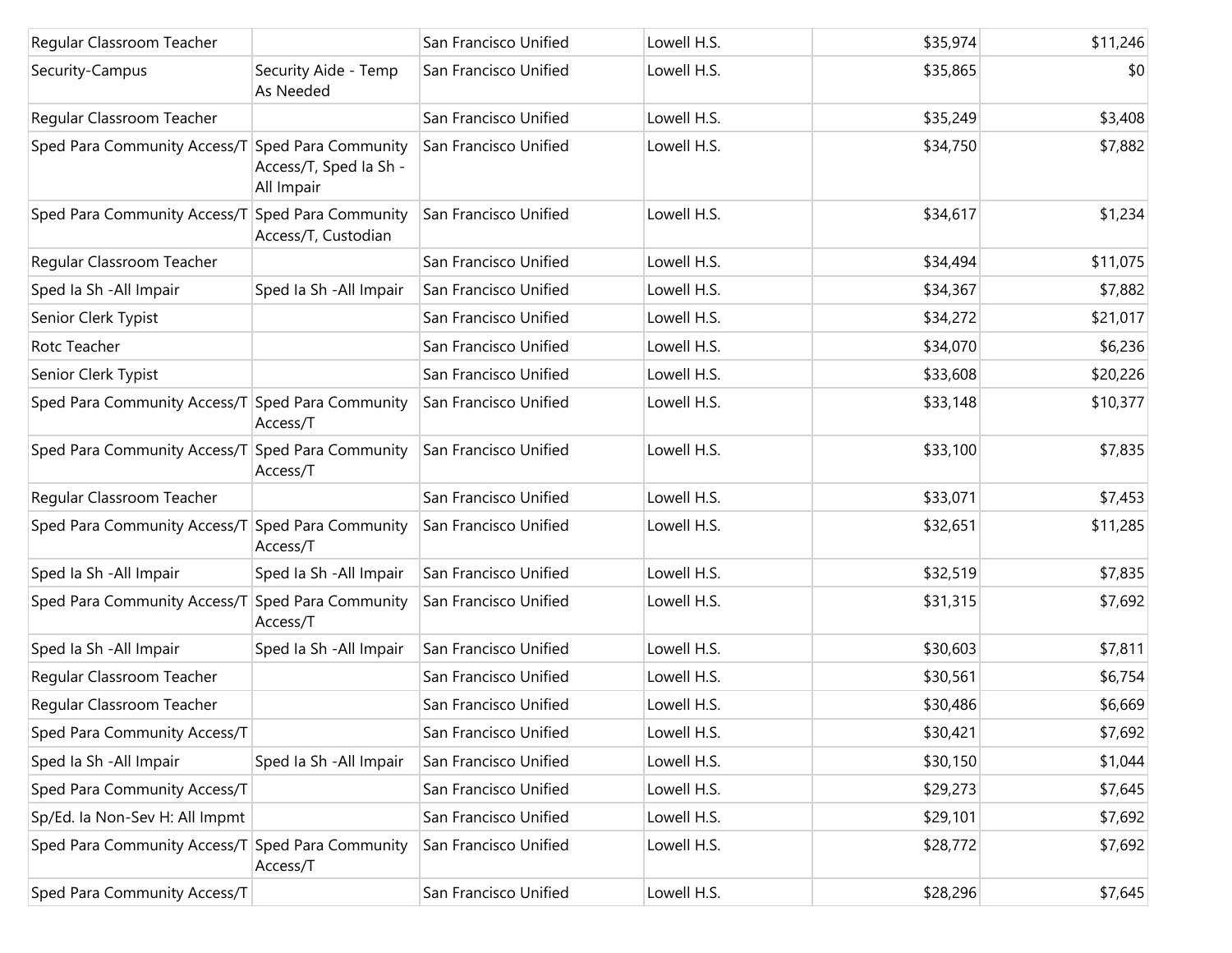| Senior Clerk Typist       |                                                                          | San Francisco Unified | Lowell H.S. | \$26,532 | \$9,920 |
|---------------------------|--------------------------------------------------------------------------|-----------------------|-------------|----------|---------|
| Regular Classroom Teacher |                                                                          | San Francisco Unified | Lowell H.S. | \$25,872 | \$6,343 |
| Sped Ia Sh - All Impair   |                                                                          | San Francisco Unified | Lowell H.S. | \$25,793 | \$7,740 |
| Sped Ia Sh - All Impair   |                                                                          | San Francisco Unified | Lowell H.S. | \$25,057 | \$7,858 |
| Sped Ia Sh - All Impair   | Sped Ia Sh - All Impair                                                  | San Francisco Unified | Lowell H.S. | \$25,047 | \$7,811 |
| Social Worker             |                                                                          | San Francisco Unified | Lowell H.S. | \$25,039 | \$5,982 |
| Regular Classroom Teacher |                                                                          | San Francisco Unified | Lowell H.S. | \$24,952 | \$5,257 |
| Sped Ia Sh - All Impair   | Sped Ia Sh - All Impair                                                  | San Francisco Unified | Lowell H.S. | \$24,289 | \$7,645 |
| Sped Ia Sh - All Impair   | Sped Ia Sh - All Impair                                                  | San Francisco Unified | Lowell H.S. | \$23,981 | \$8,001 |
| Security-Campus           |                                                                          | San Francisco Unified | Lowell H.S. | \$23,721 | \$855   |
| Sped Ia Sh - All Impair   | <b>Instructional Aide II</b><br>Spec Ed, Sped Ia Sh -<br>All Impair      | San Francisco Unified | Lowell H.S. | \$23,251 | \$5,881 |
| Regular Classroom Teacher |                                                                          | San Francisco Unified | Lowell H.S. | \$22,616 | \$5,007 |
| Sped Ia Sh - All Impair   |                                                                          | San Francisco Unified | Lowell H.S. | \$22,515 | \$7,645 |
| Regular Classroom Teacher | Day-To-Day Student<br><b>Teacher Sub</b>                                 | San Francisco Unified | Lowell H.S. | \$22,379 | \$2,396 |
| Sped Ia Sh - All Impair   |                                                                          | San Francisco Unified | Lowell H.S. | \$22,285 | \$7,645 |
| Sped Ia Sh - All Impair   |                                                                          | San Francisco Unified | Lowell H.S. | \$22,262 | \$0     |
| Regular Classroom Teacher |                                                                          | San Francisco Unified | Lowell H.S. | \$22,020 | \$4,943 |
| Moderate/Severe Rs/Sdc    |                                                                          | San Francisco Unified | Lowell H.S. | \$21,980 | \$4,306 |
| Security-Campus           |                                                                          | San Francisco Unified | Lowell H.S. | \$20,513 | \$7,811 |
| Moderate/Severe Rs/Sdc    |                                                                          | San Francisco Unified | Lowell H.S. | \$17,945 | \$4,505 |
| Senior Clerk Typist       |                                                                          | San Francisco Unified | Lowell H.S. | \$17,326 | \$8,220 |
| Senior Clerk Typist       |                                                                          | San Francisco Unified | Lowell H.S. | \$16,637 | \$3,613 |
| Regular Classroom Teacher |                                                                          | San Francisco Unified | Lowell H.S. | \$16,302 | \$2,113 |
| Regular Classroom Teacher |                                                                          | San Francisco Unified | Lowell H.S. | \$15,303 | \$4,753 |
| Sped Ia Sh - All Impair   | <b>Instructional Aide II</b><br>Spec Ed, Special<br>Education - Core Sub | San Francisco Unified | Lowell H.S. | \$14,481 | \$617   |
| Sped Ia Sh - All Impair   |                                                                          | San Francisco Unified | Lowell H.S. | \$10,028 | \$427   |
| Sped Ia Sh - All Impair   |                                                                          | San Francisco Unified | Lowell H.S. | \$9,478  | \$427   |
| Sped la Sh - All Impair   |                                                                          | San Francisco Unified | Lowell H.S. | \$9,117  | $ $ \$0 |